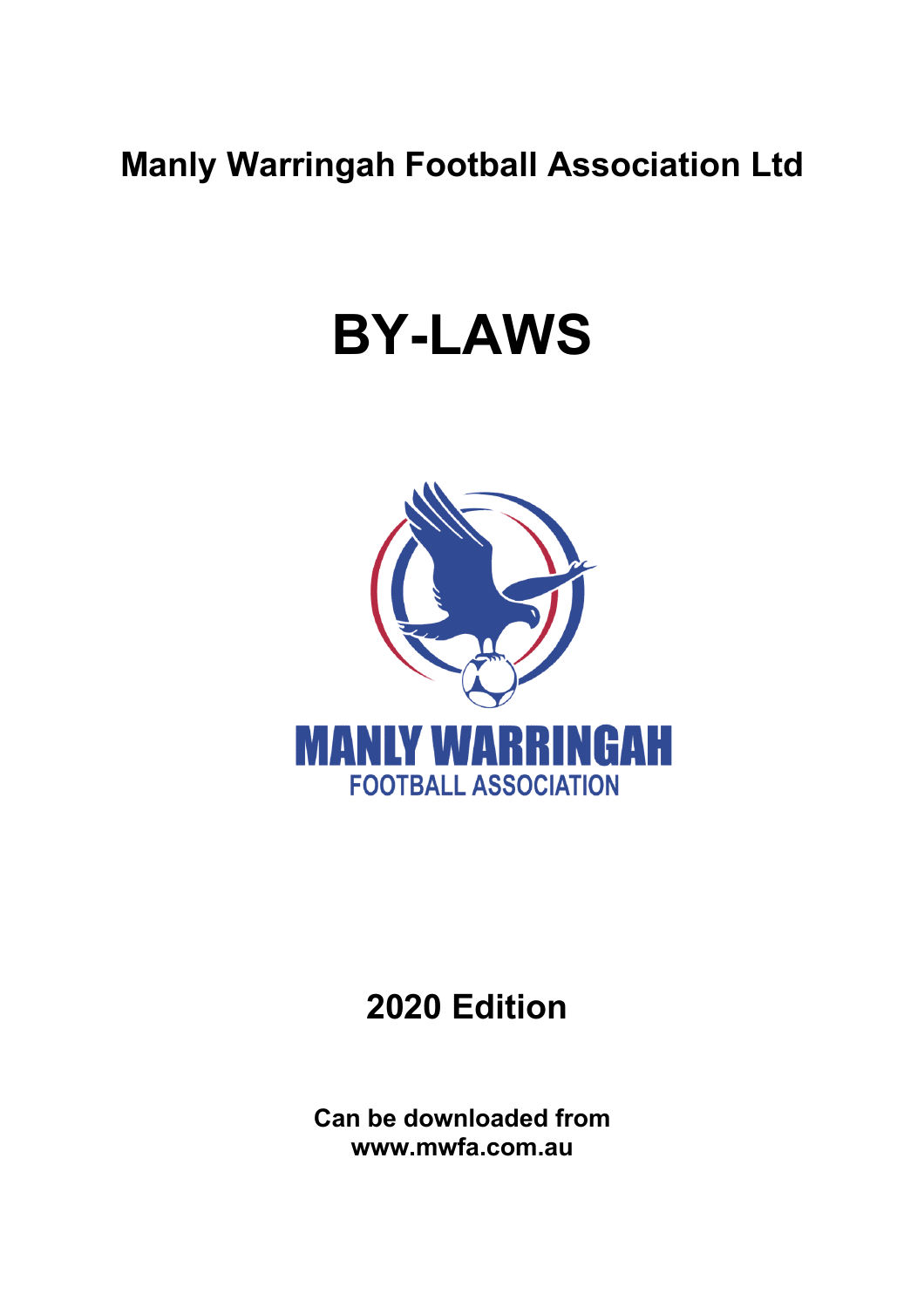# **CONTENTS**

| Part 1                                        | 1.1<br>1.2<br>1.3<br>1.4<br>1.5<br>1.6<br>1.7        | <b>Preliminary</b><br>Interpretations<br><b>Football Year</b><br><b>Financial Year</b><br>Laws of the Game<br>Colours & Emblems<br>Scope of Jurisdiction<br><b>Failure to Observe Rules</b>                                                  | 3<br>$\sqrt{3}$<br>4<br>4<br>4<br>$\overline{4}$<br>4<br>5 |  |  |
|-----------------------------------------------|------------------------------------------------------|----------------------------------------------------------------------------------------------------------------------------------------------------------------------------------------------------------------------------------------------|------------------------------------------------------------|--|--|
| Part 2                                        | 2.1<br>2.2                                           | <b>Disciplining of Members</b><br><b>Disciplining of Members</b><br><b>Rights of Appeal by Disciplined Member</b>                                                                                                                            | 5<br>5<br>6                                                |  |  |
|                                               |                                                      | <b>Application for Membership by a Club</b>                                                                                                                                                                                                  | $\overline{7}$                                             |  |  |
| <b>Nomination Form for Board of Directors</b> |                                                      |                                                                                                                                                                                                                                              |                                                            |  |  |
| <b>Expression of Interest - Committee</b>     |                                                      |                                                                                                                                                                                                                                              |                                                            |  |  |
| Part 3                                        |                                                      | Government                                                                                                                                                                                                                                   | 10                                                         |  |  |
| Part 4                                        | 4.1<br>4.2<br>4.3<br>4.4<br>4.5                      | <b>Committees</b><br>Confidentiality<br>Disciplinary<br>Appeals<br><b>Registration &amp; Grading</b><br><b>Competitions Committee</b>                                                                                                        | 10<br>10<br>10<br>11<br>11<br>12                           |  |  |
| Part 5                                        | 5.1<br>5.2                                           | <b>Fees</b><br><b>Annual Fees</b><br>Fines                                                                                                                                                                                                   | 12<br>12                                                   |  |  |
| Part 6                                        |                                                      | <b>Injuries to Players</b>                                                                                                                                                                                                                   | 13                                                         |  |  |
| Part 7                                        |                                                      | <b>Functions &amp; Entertainment</b>                                                                                                                                                                                                         | 13                                                         |  |  |
| Part 8                                        |                                                      | <b>Amendments to Playing Rules</b>                                                                                                                                                                                                           | 13                                                         |  |  |
| Part 9                                        | 9.1<br>9.2<br>9.3<br>9.4<br>9.5<br>9.6<br>9.7<br>9.8 | <b>Miscellaneous</b><br>Issue of By Laws & Playing Rules<br>Insurance<br><b>MWFA Ltd Company Register</b><br><b>Meritorious Service Award</b><br>Life Membership Criteria<br>Correspondence<br>Service of Notices<br><b>Football NSW Ltd</b> | 14<br>14<br>14<br>14<br>14<br>14<br>14<br>16<br>16         |  |  |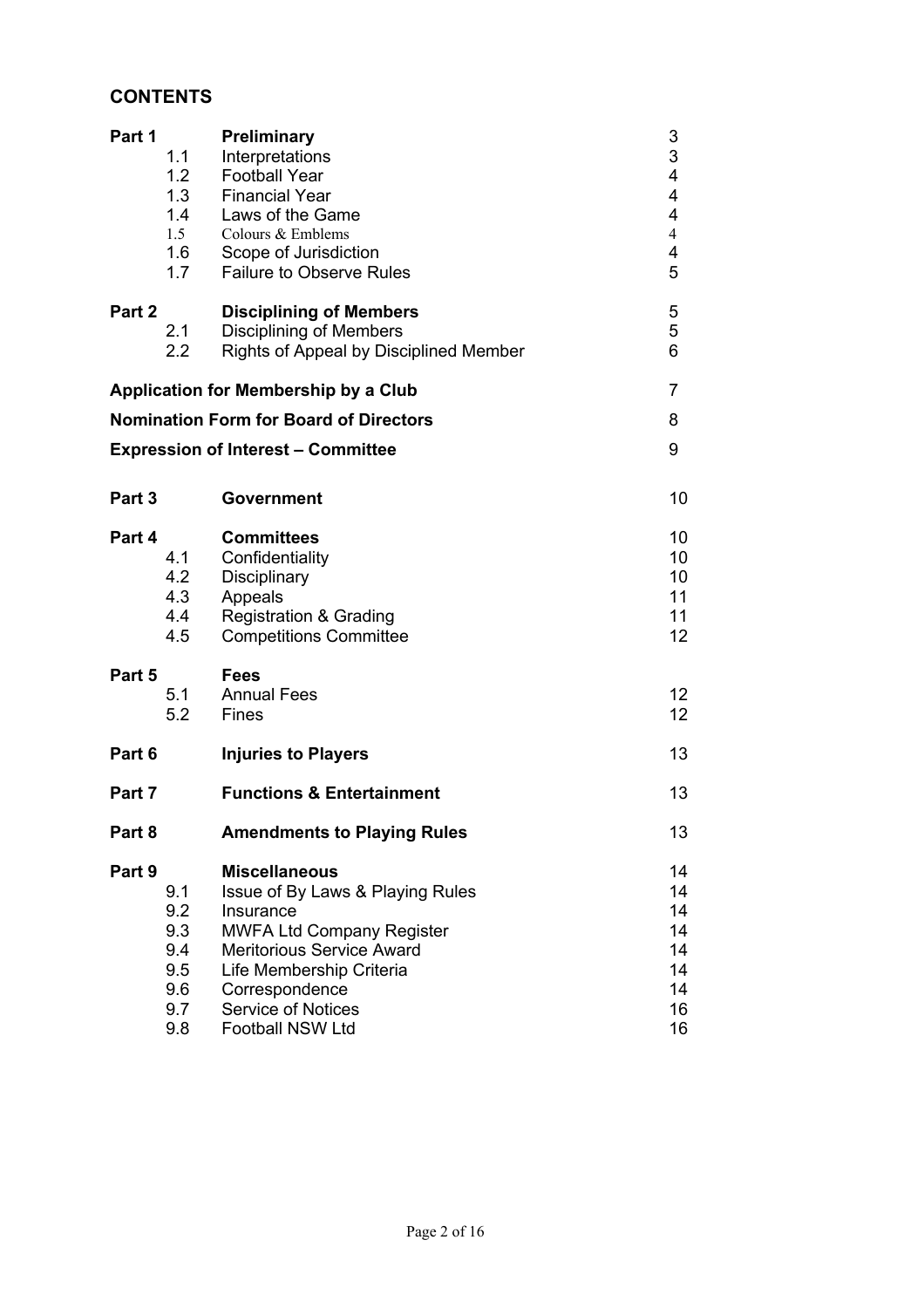# **PART 1 PRELIMINARY**

## **1.1 INTERPRETATIONS**

(1) In these rules, except in so far as the context or subject matter otherwise indicates or requires,

**PERSON** includes a natural person, body corporate, firm or body of persons.

**THE ASSOCIATION** means the Manly Warringah Football Association Ltd

**PLAYER** during a Match includes a substitute and a substituted player.

**TEAM OFFICIAL** means any personnel involved with the management, preparation or participation of a Team including the coaches, managers, medical staff (including team or match doctor), physiotherapists, gear persons and other support staff and any other person permitted in the Technical Area.

#### **PARTICIPANT** means a player or team official.

Where applicable and appropriate in these By Laws and Playing Rules the term Player can be extended to include any Participant.

**COUNCIL OF CLUBS FORUM** Forum of members of the Association meet to discuss matters relating to football

**JUNIOR** means any competition, or any registered player, 11 years and below

**YOUTH** means any competition, or any registered player, within the age group from under 12 up to under 18, both age groups included.

**SENIOR** means any competition, or any registered player, not a junior or youth.

**FIXTURE** means a meeting of Clubs to play a Match as scheduled in all grades applicable.

**MATCH** means any match played under the auspices of FFA, FNSW or the MWFA direction or control.

**DATE OF CLOSURE OF ENTRIES TO THE COMPETITION** is the date on which Member Clubs must have submitted their teams to the MWFA for allocation into divisions. Unless otherwise specified by the MWFA the date is taken to be the first meeting of the Registration & Grading Committee to allocate teams into divisions.

**COLOURS** includes alternative colours.

(2) In these rules:

Words importing the singular include the plural and vice versa and the words importing the masculine include the feminine and vice versa.

(3) In these rules:

Where the following abbreviations appear throughout these Rules they shall have the same meaning set out hereunder:-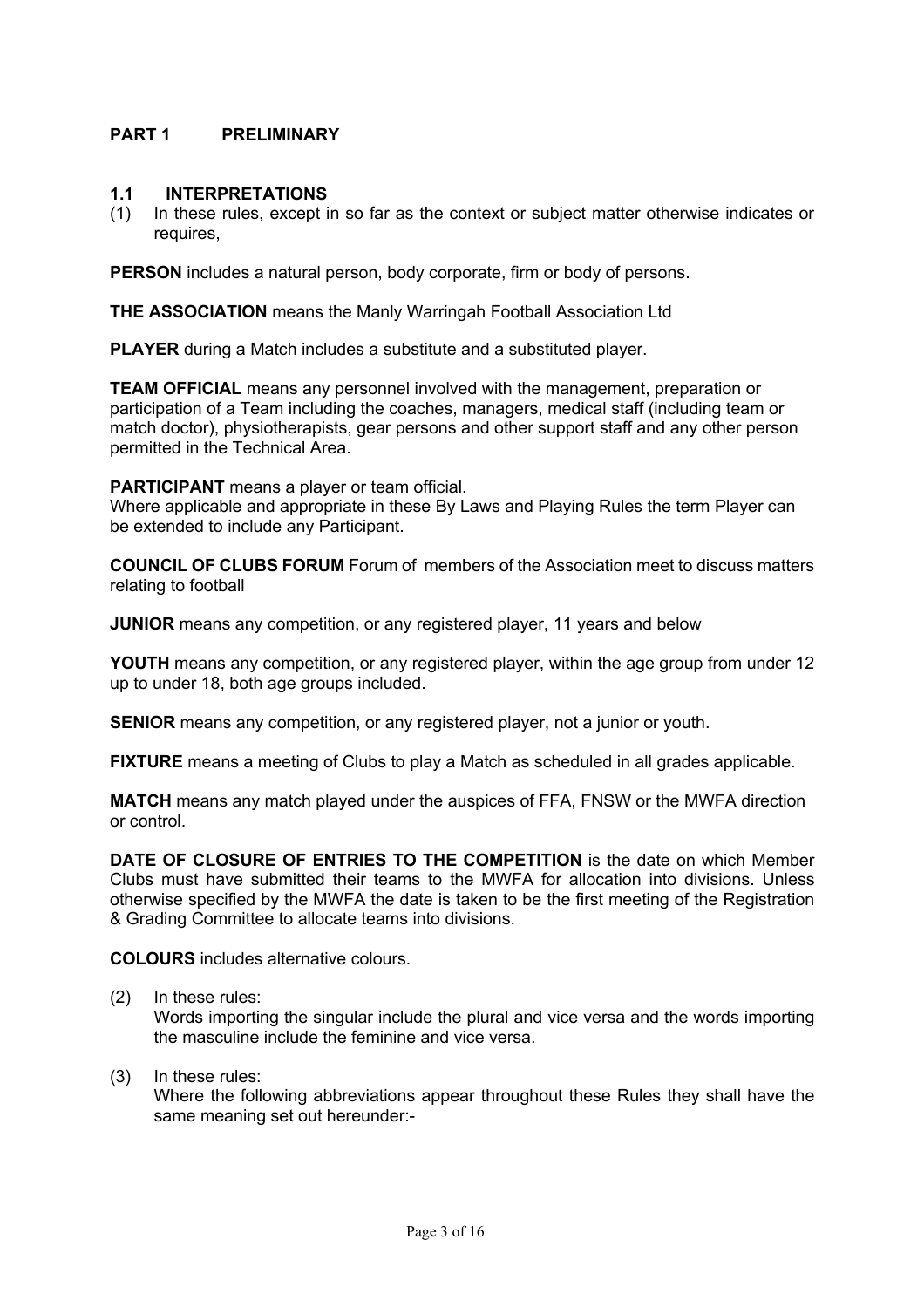| AGM.         | <b>Annual General Meeting</b>                     |
|--------------|---------------------------------------------------|
| АC           | <b>Appeals Committee</b>                          |
| <b>FAC</b>   | Finance & Audit Committee                         |
| DC           | <b>Disciplinary Committee</b>                     |
| <b>RGC</b>   | <b>Registration &amp; Grading Committee</b>       |
| СC           | <b>Competitions Committee</b>                     |
| <b>CCF</b>   | <b>Council of Clubs Forum</b>                     |
| <b>MWFA</b>  | Manly Warringah Football Association Ltd.         |
| <b>MWFRA</b> | Manly Warringah Football Referees Association Inc |
| <b>FNSW</b>  | <b>Football NSW Limited</b>                       |
| FFA          | <b>Football Federation Australia</b>              |
| <b>GM</b>    | <b>General Meeting</b>                            |
|              |                                                   |

# **1.2 FOOTBALL YEAR**

For the purposes of these rules the Football Year shall be the period from 1st January in one year to 31st December in the same year, both dates inclusive.

# **1.3 FINANCIAL YEAR**

The financial year of the Association shall be from 1st October in one year to 30th September in the ensuing year, both dates inclusive.

# **1.4 LAWS OF THE GAME**

The Association adopts the most recent Laws of the Game as published by FIFA on www.fifa.com and as modified by the Playing Rules accompanying these rules.

# **1.5 COLOURS AND EMBLEMS**

- (1) The colours of the Association shall be blue, red and white.
- (2) The emblem of the Association shall be an Osprey holding a football in its claws, and may only be used with the express permission of MWFA Board such permission having been granted may be withdrawn at any time.

# **1.6 SCOPE OF JURISDICTION**

- (1) The Association shall affiliate with the Football NSW Ltd.
- (2) The jurisdiction of the Association shall cover all Association Officials, Clubs, Club Officials, Teams, Players, Grounds, Spectators at Matches and matches within its boundaries.
- (3) The jurisdiction of the Association may be extended beyond its boundaries by arrangement with other Football Associations and with the approval, if necessary, of Football NSW Ltd.
- (4) The jurisdiction of the Association shall cover players representing it, and club teams playing competitions approved by the Football NSW Ltd, although they are playing in areas beyond the Association's boundaries.
- (5) Even if the law of the State or Commonwealth allows Clubs and Club members to contest at a civil court any decisions pronounced by any football body, any person or member or affiliated Club shall, except in the case of a temporary injunction, refrain from doing so in any way until all the possibilities of jurisdiction within the code have been exhausted. Any breach of this regulation shall entail disaffiliation or expulsion from the code.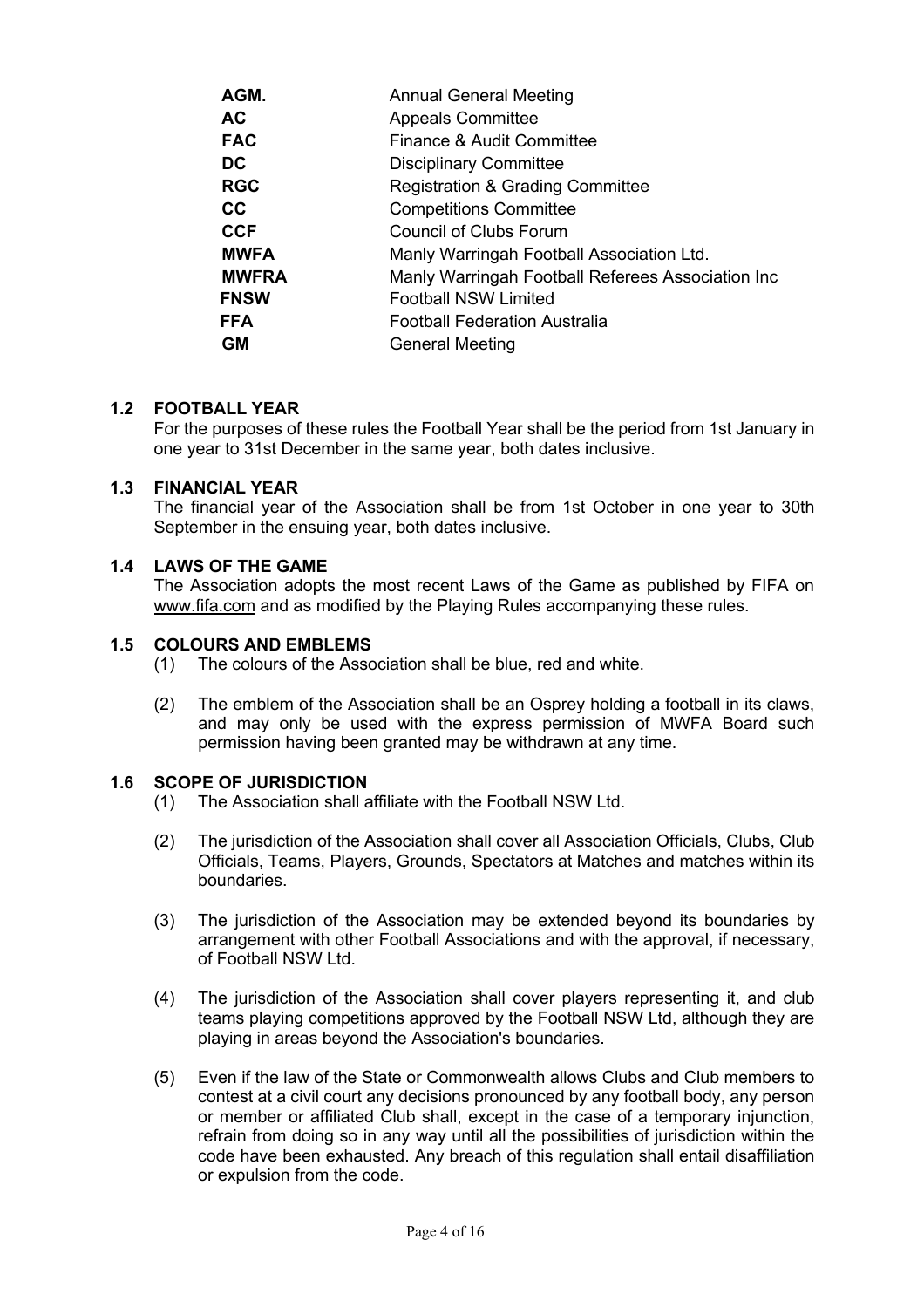(6) Any affiliated Club, member or person threatening to take legal action as part of any attempt to resolve any matter of discipline or protest before or likely to come before the Association, may be cited to appear before the MWFA to show cause why they should not be dealt with for improper conduct.

# **1.7 FAILURE TO OBSERVE THESE RULES**

Failure of any affiliated Club, team, official, player or spectator to observe these Rules, the Association By-Laws and/or Playing Rules in their entirety, may render such club, team, official, players or spectator liable to a fine or other such penalty as the MWFA Board deems fit to impose.

# **PART 2 DISCIPLINING OF MEMBERS**

# **2.1 DISCIPLINING OF MEMBERS**

- (1) Where the Board is of the opinion that a member of the Association:-
	- (a) has persistently refused or neglected to comply with the provision or provisions of these rules
	- (b) has persistently and/or wilfully acted in a manner prejudicial to the interests of the Association

It may, by resolution, expel the member from the Association or, suspend the members from membership for a specified period.

- (2) A resolution under clause 2.1 (1) is of no effect unless the Board, at a meeting held no later than 28 days after the service on the member of a notice under clause 2.1. hereunder, confirms the resolution in accordance with this rule.
- (3) Where the Board passes a resolution under clause 2.1 (1), the MWFA shall, as soon as practicable, cause a notice to be served on the member, such notice to:-
	- (a) set out the resolution and the grounds on which it was based;
	- (b) inform the member that the member may address the Board at a meeting to be held not earlier than 14 days and not later than 28 days after the service of the notice;
	- (c) state the date, time and place of that meeting;
	- (d) inform the member that the member may at any time prior to the meeting, submit written representations relating to the resolution;
- (4) At a meeting of the Board held as referred to in clause 2.1 (3) above, the Board shall:-
	- (a) give the member an opportunity to make oral submissions to the meeting;
	- (b) give due consideration to any written representation submitted by the member prior or at the meeting;
	- (c) by resolution determine whether to confirm or to revoke the resolution passed under clause 2.1 (1).
- (5) Where the Board confirms a resolution passed under clause 2.1 (1), the MWFA shall, within 7 days after that confirmation, by notice in writing inform the member of the fact, and of the members right of appeal under clause 2.8.
- (6) A resolution confirmed by the Board under clause 2.1 (4) (c) does not take effect:-
	- (a) until the expiration of the period in which the member is entitled to appeal against the resolution where the member does not exercise his right of appeal.
	- (b) where the member exercises his right of appeal until the matter is resolved to Football NSW.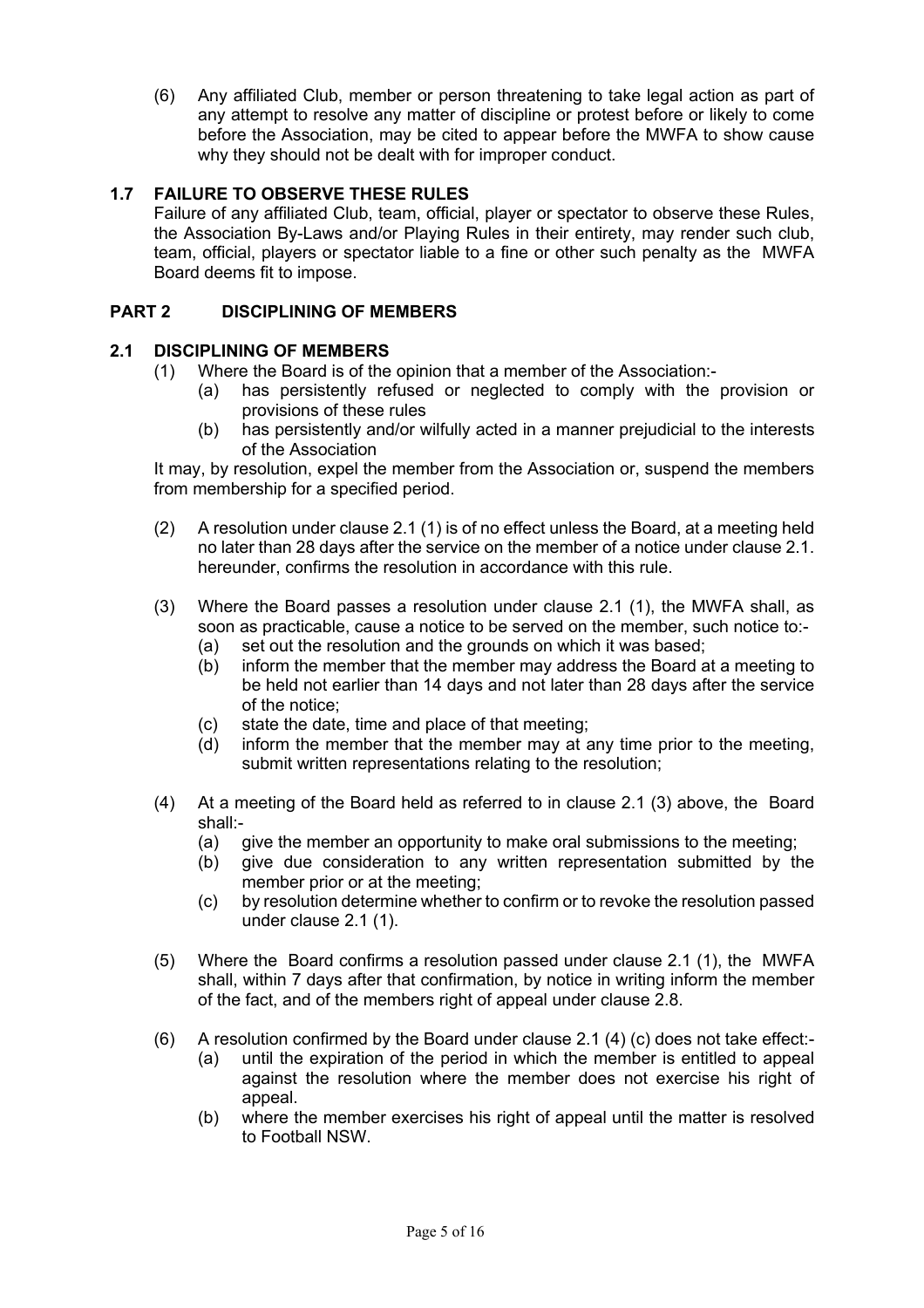# **2.2 RIGHT OF APPEAL BY DISCIPLINED MEMBER**

- (1) A member may appeal to the Association at a General Meeting against a resolution of the Board which has been confirmed in accordance with clause 2.1 (4) within 7 days after the notice of the resolution is served on the member by lodging with the MWFA a written notice to that effect.
- (2) Upon receipt of such notice as prescribed in clause 2.1 (1), the MWFA shall notify the Board, which shall convene a General Meeting of the Association to be held within 21 days after the date on which the MWFA CEO received the notice.
- (3) At a general meeting of the Association convened under clause 2.1 (2):
	- (a) no business other than the question of the appeal shall be transacted;
	- (b) the Board and the member shall be given the opportunity to state their respective cases orally or in writing or both;
	- (c) the members present shall vote by secret ballot on the question of whether the resolution should be confirmed or revoked.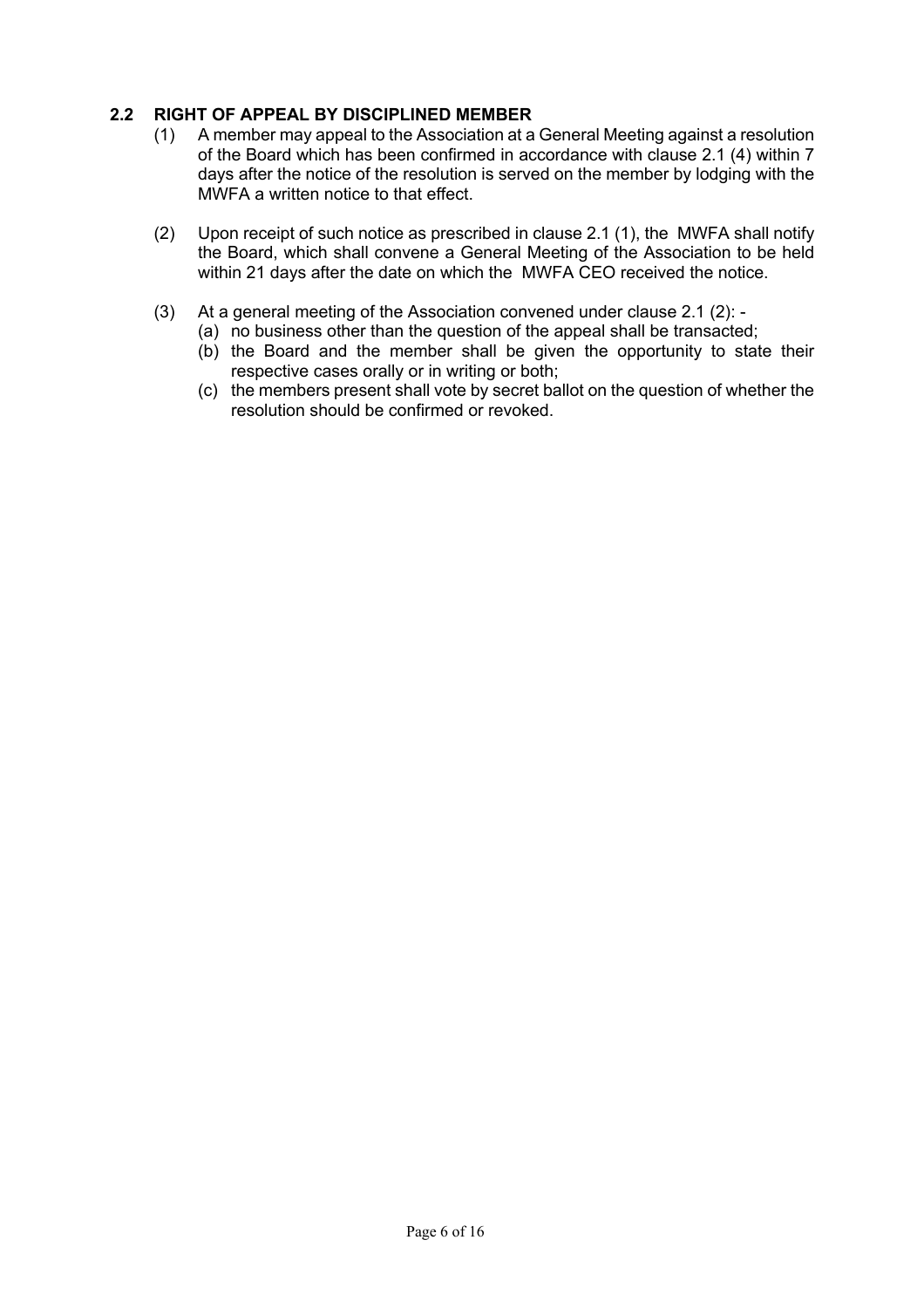

# **APPLICATION FOR MEMBERSHIP BY A CLUB (Rule 7.2 of the MWFA Ltd Constitution)**

To the Manly Warringah Football Association Ltd

of............................................................................................................................................. (Postal Address)

hereby applies to become a Member of the Manly Warringah Football Association Ltd. In the event of the Club's admission as a member, the Club Member agrees to be bound by

- (a) MWFA Ltd Constitution
- (b) MWFA Ltd By-Laws
- (c) MWFA Ltd Playing Rules;
- (d) Policies, directions of the MWFA Ltd;
- (e) The Laws of the Game;
- (f) The Constitution, By-Laws, Regulations and Policies of FNSW;
- (g) The Constitution, By-Laws and Policies of FFA;
- (h) Any alteration, revocation or addition to any of the above made from time to time;
- (i) Where there is any inconsistency between the Constitution of the Club Member and the Constitution of the MWFA Ltd, then to the extent of such inconsistency, the Constitution and By-Laws of the MWFA Ltd shall apply.

The Club Member colours are subject to the Approval of the MWFA Ltd. If the Club is reapplying for Membership and the Club Colours are changing the new Club Colours must be submitted for Approval.

The Club Member will provide a list of Committee Members by the commencement of the next Football Year and will notify of any changes within 30 days.

The Club Member is an Incorporated Body.

Club Incorporated Name: ....................................................................................

Club Incorporation Number: ....................................................................................

Any other material relevant to the Application should be provided with this Application Form:-

\* Signature of Club Authorised Signatories:

| <b>Authorised Signatory 1</b>      |  |
|------------------------------------|--|
| Position of Authorised Signatory 1 |  |
| <b>Authorised Signatory 2</b>      |  |
| Position of Authorised Signatory 2 |  |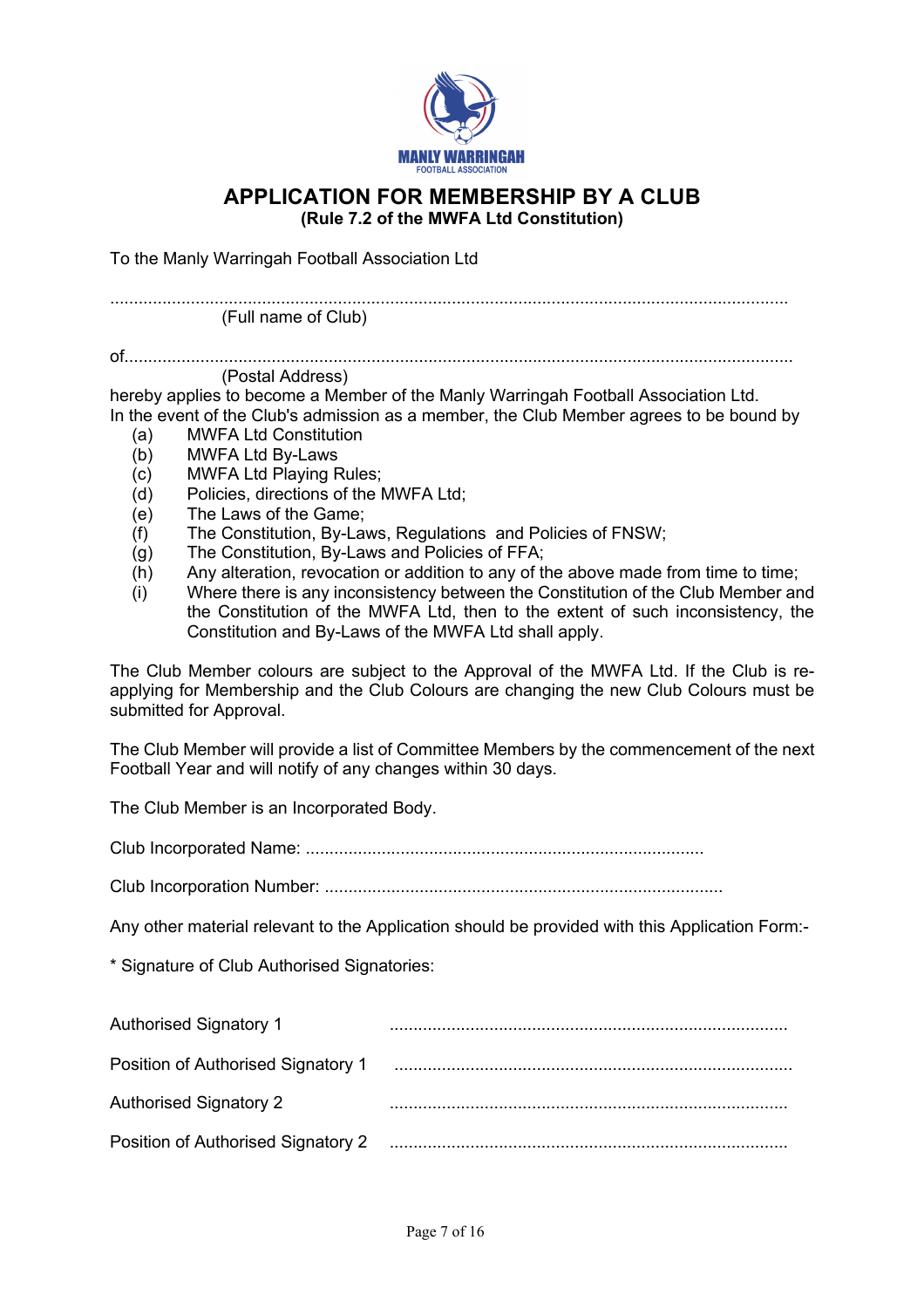

# **NOMINATION FORM FOR BOARD OF DIRECTORS (Rule 15.2 of MWFA Ltd Constitution)**

| To the Manly Warringah Football Association Ltd |        |
|-------------------------------------------------|--------|
| (Name of Proposer)                              |        |
| (Name of Candidate)                             |        |
| The nominee is personally known to me.          |        |
| (Signature of Proposer)                         | (Date) |
| (Name of Nominee)                               |        |
| (Signature of Nominee)                          | (Date) |

The Nominee must provide, with this Nomination, a resume (maximum 2 A4 pages) outlining their experience in football management and the value they can provide to the Board.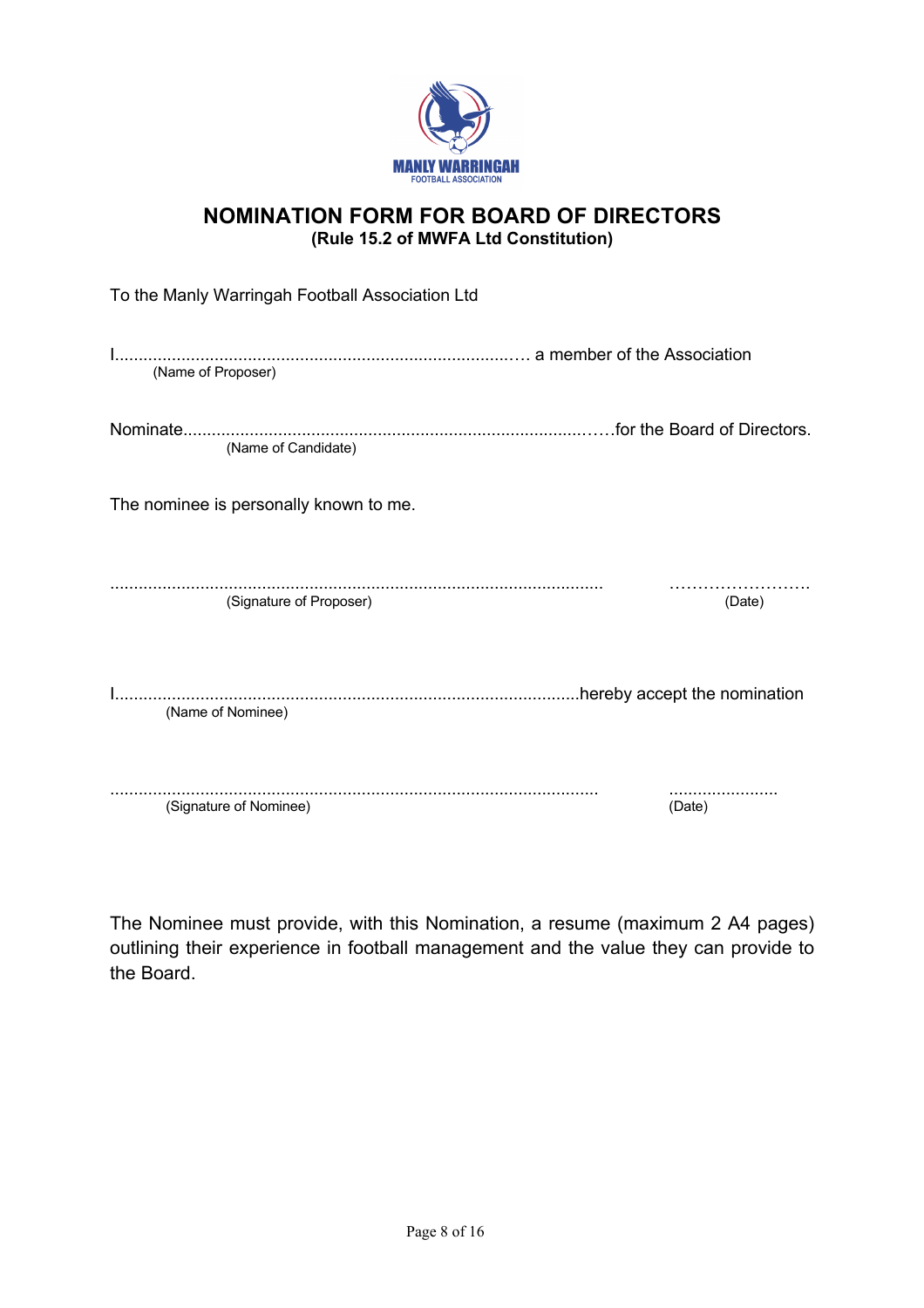

# **EXPRESSION OF INTEREST FOR AN MWFA Ltd COMMITTEE**

I,……………………………………………………………………. hereby submit an Expression of Interest for a position on the following Committee(s) (please indicate below), of the Manly Warringah Football Association Ltd, for the ensuing twelve months.

# **Please tick**



Disciplinary Committee



Appeals Committee



Registration & Grading Committee

Competitions Committee

Please provide a brief resume outlining your experience in football management and the value you can provide to the Committee

. The contract of the contract of the contract of the contract of the contract of the contract of the contract of the contract of the contract of the contract of the contract of the contract of the contract of the contrac . The contract of the contract of the contract of the contract of the contract of the contract of the contract of the contract of the contract of the contract of the contract of the contract of the contract of the contrac . The contract of the contract of the contract of the contract of the contract of the contract of the contract of the contract of the contract of the contract of the contract of the contract of the contract of the contrac ……………………………………………………………………………………………………………………… ……………………………………………………………………………………………………………………… ……………………………………………………………………………………………………………………… ……………………………………………………………………………………………………………………… ……………………………………………………………………………………………………..……………… ……………………………………………………………………………………………………………………… …………………..…………………………………………………………………………………………………

…………………………………………… ………………………………………… Signature Date

Expressions of Interest forms must be received by the MWFA Ltd 28 days prior to the MWFA Annual General Meeting.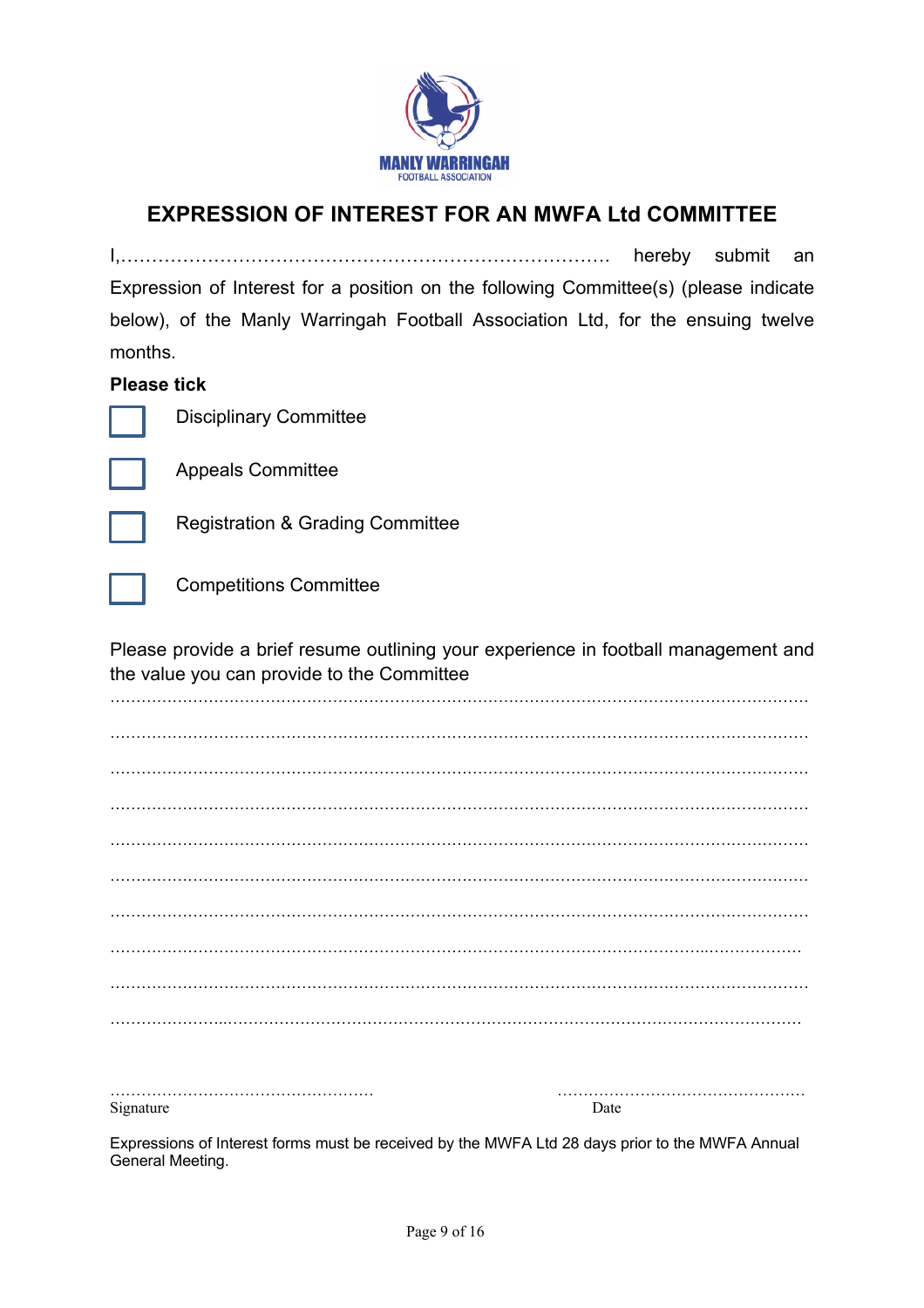# **PART 3 GOVERNMENT**

# (1) **Director**

Representative on Manly United Football Board Representative on Manly Warringah District Soccer Football Club Key Relationship with Council Relationship with Development of Club/Office Facility

#### (2) **Director - Finance/Audit** Finance Budget Chair of Audit Committee

(3) **Director - Governance** Constitution changes Rule Change Integration Business Administration of Association FNSW Standing Committee Representative

Liaise with Clubs – Grants & Developments

### (4) **Director - Assets and Facilities** Cromer Park Lease/Facility Development Fund

- (5) **Director - Disciplinary** Disciplinary Committee (incorporating former Appeals; General Purposes & Judiciary Functions)
- (6) **Director – Competitions Strategy** Playing Rules Forums – Strategic Focus
- (7) **Director – Registration & Grading Registration** Team Grading Player Grading Assist with Forums

# (8) **Director Coach/Player Pathways** Coach Education Association Representative Football

# **PART 4 COMMITTEES**

# **4.1 Confidentiality**

- (a) All Committee Members must complete an MWFA Confidentiality Agreement. Failure to sign this document will make the member ineligible to take a place on an MWFA Committee.
- (b) The Referee's Representative and the Club Representative, who are taking a place on the Disciplinary Committee, must complete an MWFA Confidentiality Agreement before the Committee's responsibilities commence.

# **4.2 Disciplinary Committee (DC)**

(a) A Disciplinary Committee consists of five (5) members (not including the appointed Director) and two (2) alternate Members. These members will be appointed by the MWFA Board of Directors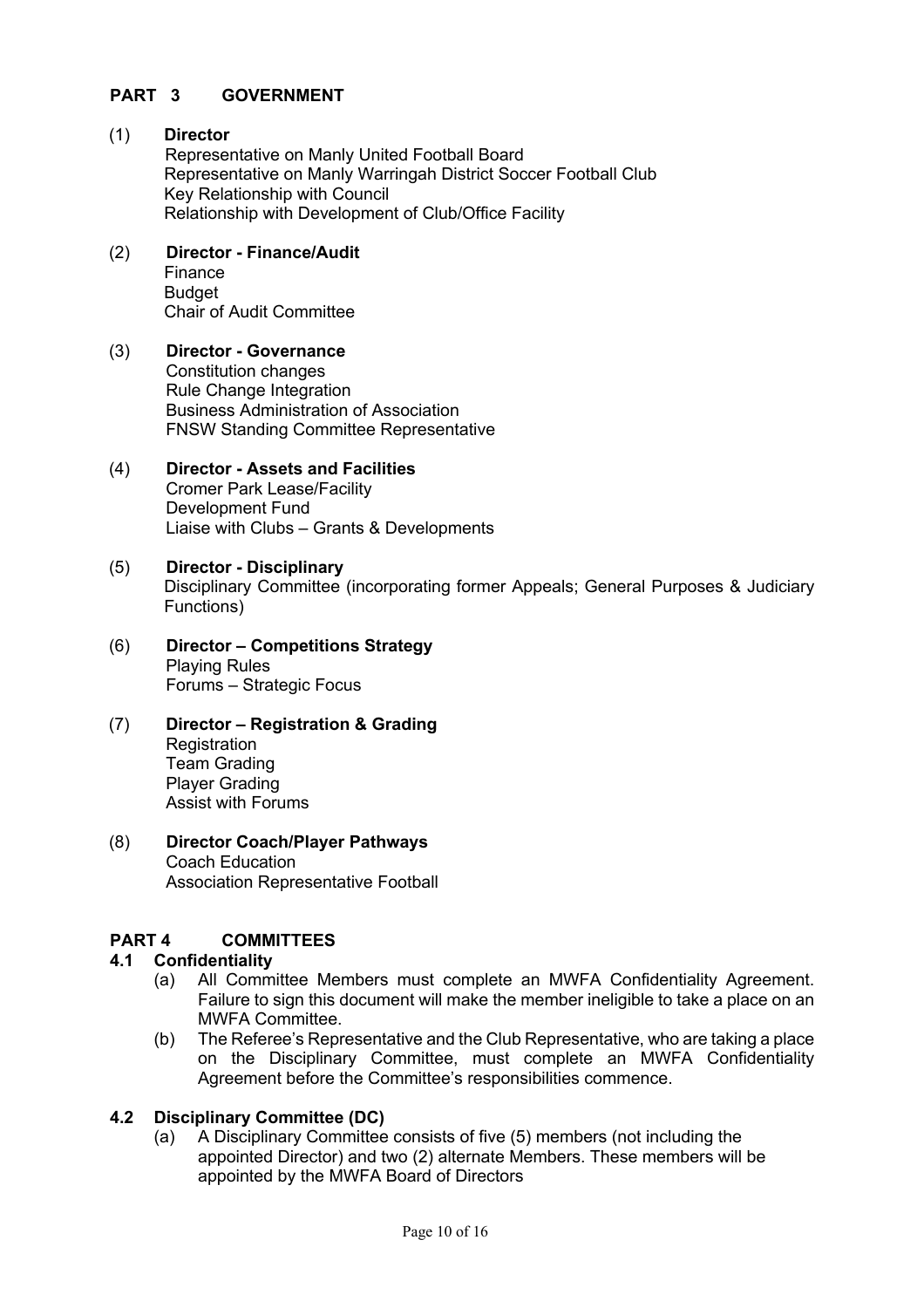- (b) Guest Representative. The MWFA at the beginning of each season will develop and distribute a roster for one only representative from a Member Club to attend a Disciplinary Committee meeting on an appointed date. This representative will participate in the questioning and discussion of the case but will not have any voting rights or input into the decision.
- (c) A member of the MWFRA is permitted to be a member of the Disciplinary Committee (excluding Appeals) only in an advisory capacity on the Laws of the Game and is not permitted to take part in any questioning or voting on any case.
- (d) The Chairperson of the Committee shall be the Director appointed to this role by the Board.
- (e) The duties of the Disciplinary Committee shall be:-
	- (i) Act on official reports received by the Association relating to players and team officials (formerly Judiciary)
	- (ii) Investigate and resolve all protests and disputes relating to the qualification of competitors, interpretations of the MWFA Playing Rules or any protests whatsoever other than matters pertaining to Board decisions (formerly Protests & Disputes).
	- (iii) Act on reports from a Match Official or MWFA Official, received by the Association relating to non participants (formerly General Purposes Tribunal)
- (f) The role of the Committee Secretary will be undertaken by MWFA Staff.

# **4.3 Appeals Committee (AC)**

- (a) An Appeals Committee consisting of five (5) members (not including the appointed Director) and three (3) alternate members. These members will be appointed by the MWFA Board of Directors.
- (b) The duties of the Appeals Committee shall be to hear all Appeals relating to decisions of the Disciplinary Committee, Registration & Grading Committee or any protest decision whatsoever, other than matters pertaining to the Board,
- (c) The committee shall elect its own Chairperson and a quorum shall be three (3).
- (d) A true record and permanent register of attendances, appeals and decisions shall be maintained by the committee.
- (e) The Committee Secretary shall be appointed by the Committee members.

# **4.4 Registration & Grading Committee (RGC)**

- (a) The Registration & Grading Committee consists of 7 members. Three of these members must carry out the role of MWFA Registrars. These members will be appointed by the MWFA Board of Directors.
- (b) The duties of the Committee shall be:
	- i) The grading of players as per the MWFA Playing Rules
	- ii) The grading of teams into competitions
	- iii) Assist at forums .
- (c) The Chairperson of this Committee shall be the Director appointed to this role by the MWFA Board.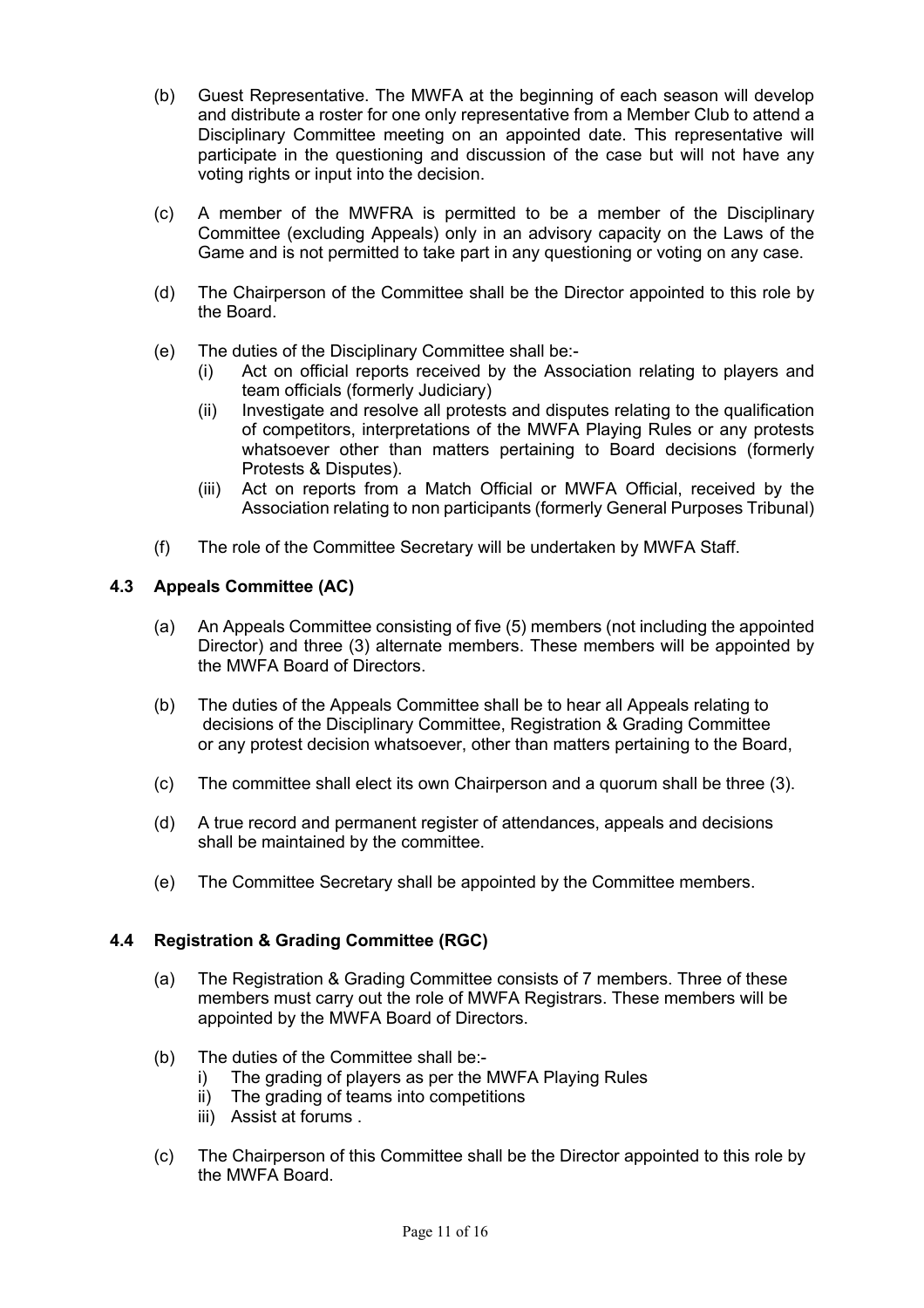# **4.5 Competitions Committee (CC)**

- (a) A Competitions Committee consisting of seven (7) members (not including the appointed Director). These members will be appointed by the MWFA Board of Directors.
- (b) The Chairperson of the Committee shall be the Director appointed to this role by the Board.
- (c) The duties of the Committee shall be:
	- i) Review of MWFA Playing Rule Amendments.
	- ii) Provide feedback to MWFA staff Members & Board in regard to review of Playing Rule changes.
	- iii) Assist staff to arrange forums with Members to provide a strategic focus for competitions.
	- iv) Attend forums as required.

## **PART 5 FEES**

## **5.1 ANNUAL FEES**

- (a) The Portion of Player Registration Fees payable by Clubs shall be determined at the A.G.M. each year.
- (b) All member clubs shall pay 50% of the previous year's fees in advance by the 31st March. An invoice will be posted to all clubs.
- $(c)$  Based on final registration numbers on the 30<sup>th</sup> of June invoices will be generated for payment by the 31<sup>st</sup> of July or any later date as specified by the MWFA.

#### **5.2 FINES**

- (a) The MWFA shall impose fines, appeal fees and bonds on behalf of the Association within the scope of the Constitution, By-Laws and Playing Rules.
- (b) Fines for non-fulfilment of requirements explicitly stated in the Constitution, By-Laws and Playing Rules will be published each year by the MWFA in a Schedule of Fees.
- (c) All fines levied under the Schedule of Fees must clearly reference the item in the Schedule which has been breached for which the fine was imposed. Any other fines imposed by the MWFA must state the reason for the fine.
- (d) All fines levied shall be served as per Section 9.7 on the alleged offending Club within fourteen (14) days of the alleged offence coming to the attention of the MWFA or of the MWFA imposing the fine.
- (e) A Club may appeal against the imposition of a fine from the Schedule of Fees within twenty eight (28) days after being served for the alleged offence. These appeals shall be heard by the Appeals Committee
- (f) As part of a disciplinary matter a good behaviour bond may be placed on a Club or Team. The maximum amount of this bond will be \$1500.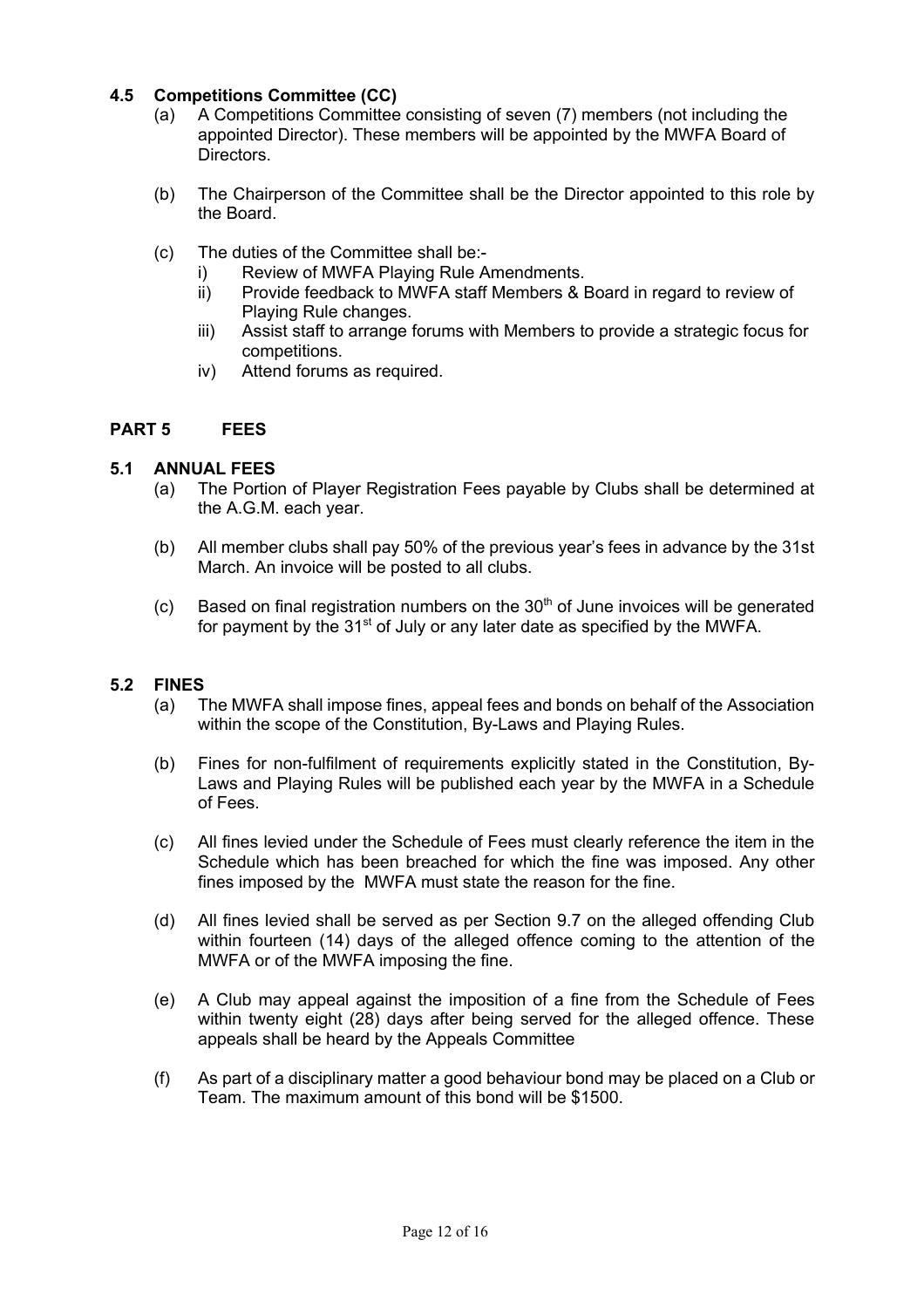# **PART 6 INJURIES TO PLAYERS**

- (a) The Association accepts no responsibility for injuries sustained by players, officials, spectators or referees, unless such responsibility is covered by an insurance policy or policies that may from time to time be organised or taken out by the Association, or the Football NSW Ltd
- (b) All players registered with the Association and competing at any level of football shall be liable to pay insurance premiums levied by the Association or the Football NSW Ltd

# **PART 7 FUNCTIONS AND ENTERTAINMENT**

- (a) It shall be competent for the Association to hold functions and/or entertainments wherever deemed desirable.
- (b) Affiliated clubs may not hold or organise conflicting functions on Association grounds without first obtaining permission from the Association.
- (c) All clubs planning functions (tournaments, gala days, presentations, etc.) during the season are to plan these before the season commences, wherever possible, and must advise the Association in writing of such functions. In the case of tournaments, clubs must obtain prior permission from the Association, in the case of intra-Association tournaments or from Football NSW Ltd. for all others.

# **PART 8 AMENDMENTS TO PLAYING RULES**

- (a) Playing Rule Changes will be considered by the Competitions committee on an ongoing basis.
- (b) Following the completion of each season the competitions committee with assistance from the MWFA office will compile a document for discussion at the October Council of Club forum.
- (c) Results of the discussion, relating to the playing rule changes, from the October CCF shall proceed to the MWFA Board for discussion and ratification
- (d) Playing Rule changes for the following season will be passed as a special resolution at the AGM.
- (e) Playing Rule changes between the AGM and the commencement of the season may be determined by the MWFA Board
- (f) Playing rule changes after Part 8 (e) shall be submitted to the MWFA Board and be subject to a resolution at a S.G.M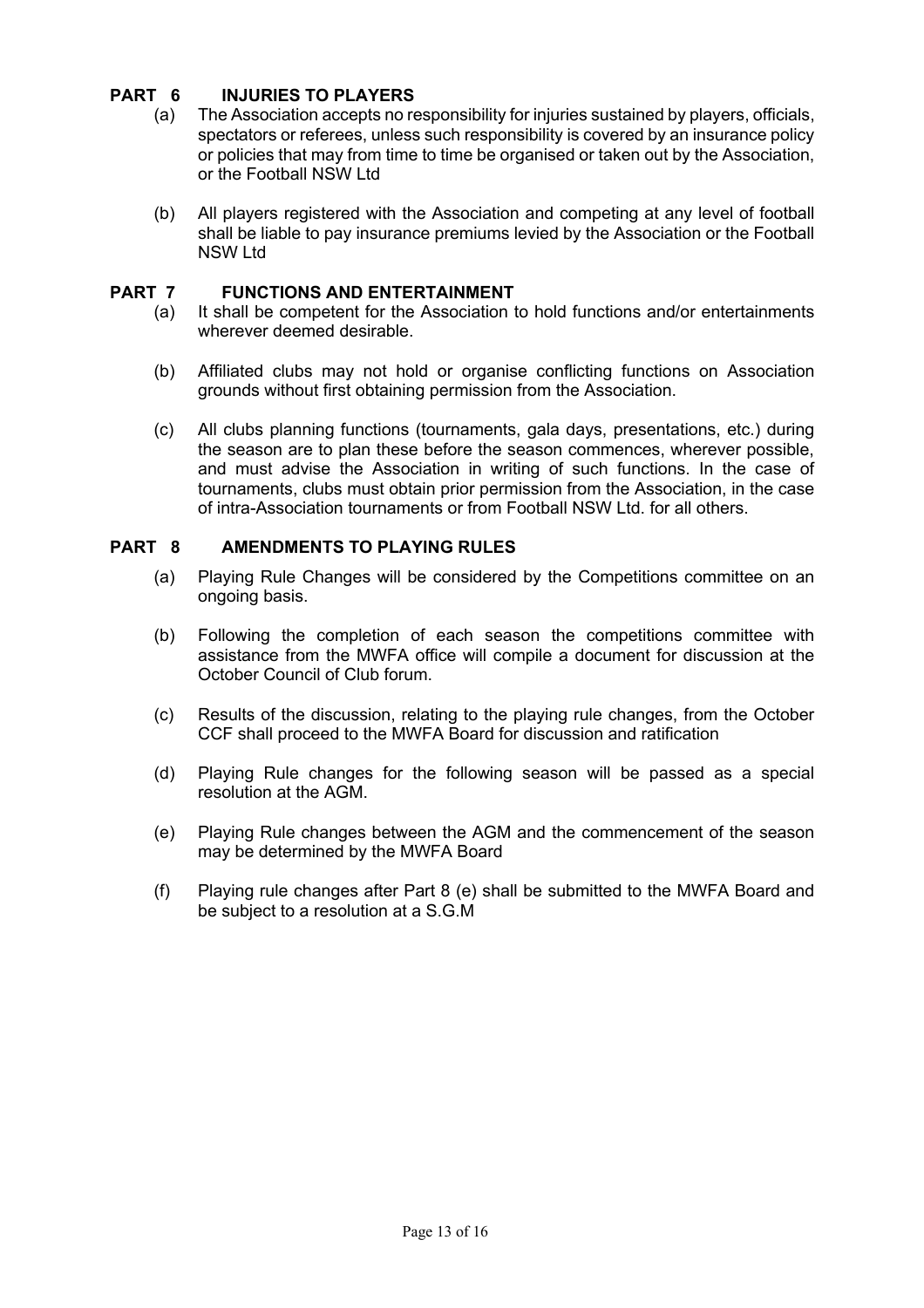# **PART 9 MISCELLANEOUS**

# **9.1 ISSUE OF BY-LAWS AND PLAYING RULES.**

#### (a) **Special Considerations**

The Board will have the power to consider special circumstances outside the prescribed limits of the MWFA By-Laws and Playing Rules should it be clear those special considerations are in the interests of the Game

- (b) Each club, on affiliation, shall be issued an electronic copy of the By-Laws and Playing Rules. Such delivery shall be sufficient proof that all clubs are aware of all incurred liabilities and responsibilities.
- (c) Copies of the By-Laws and Playing Rules shall be available for inspection at the office of Association on arrangement with the MWFA and will be available for download on the MWFA website.

## **9.2 INSURANCE**

- (a) The Association shall effect and maintain the FNSW insurance
- (b) In addition to the insurance required under clause (1), the Association may effect and maintain other insurances.

## **9.3 MWFA Ltd COMPANY REGISTER**

The MWFA shall keep and maintain a company register as per the Corporations Act 2001.

# **9.4 MERITORIOUS SERVICE AWARD**

This award shall be made from time to time as the MWFA Board recommends, and is awarded to persons who have, over a long period of time supported football, but may not have actually served on the MWFA Board or Committees of the MWFA.

## **9.5 LIFE MEMBERSHIP CRITERIA**

- (a) To have held a position on the MWFA Board or a Member of the Executive & Management Committee under the previous MWFA structure for a minimum of 5 years and had a significant input into the enrichment of the Association.
- (b) A member of an MWFA Committee for a minimum of 10 years and had a significant input into the enrichment of the Association.

### **9.6 CORRESPONDENCE**

- (1) As a general principal the MWFA will only accept and act on direct communications from members of Committees of MWFA Member Organisations including Clubs and the MWFRA. The following will apply:
	- (i) In specific operational areas such as registrations, draw changes, coaching and Judiciary notices direct communications to the appropriate MWFA contact point can only be made by the appropriate Committee member.
	- (ii) All other general communications must be received from the Primary Contacts.
	- (iii) Communications from other members of MWFA Member Organisations should be directed through the Member Organisation for forwarding to the MWFA accompanied by a covering email.

This includes all electronic and written means of communication. All communications to the MWFA shall be in writing to be effective. These approved communications are termed official communications.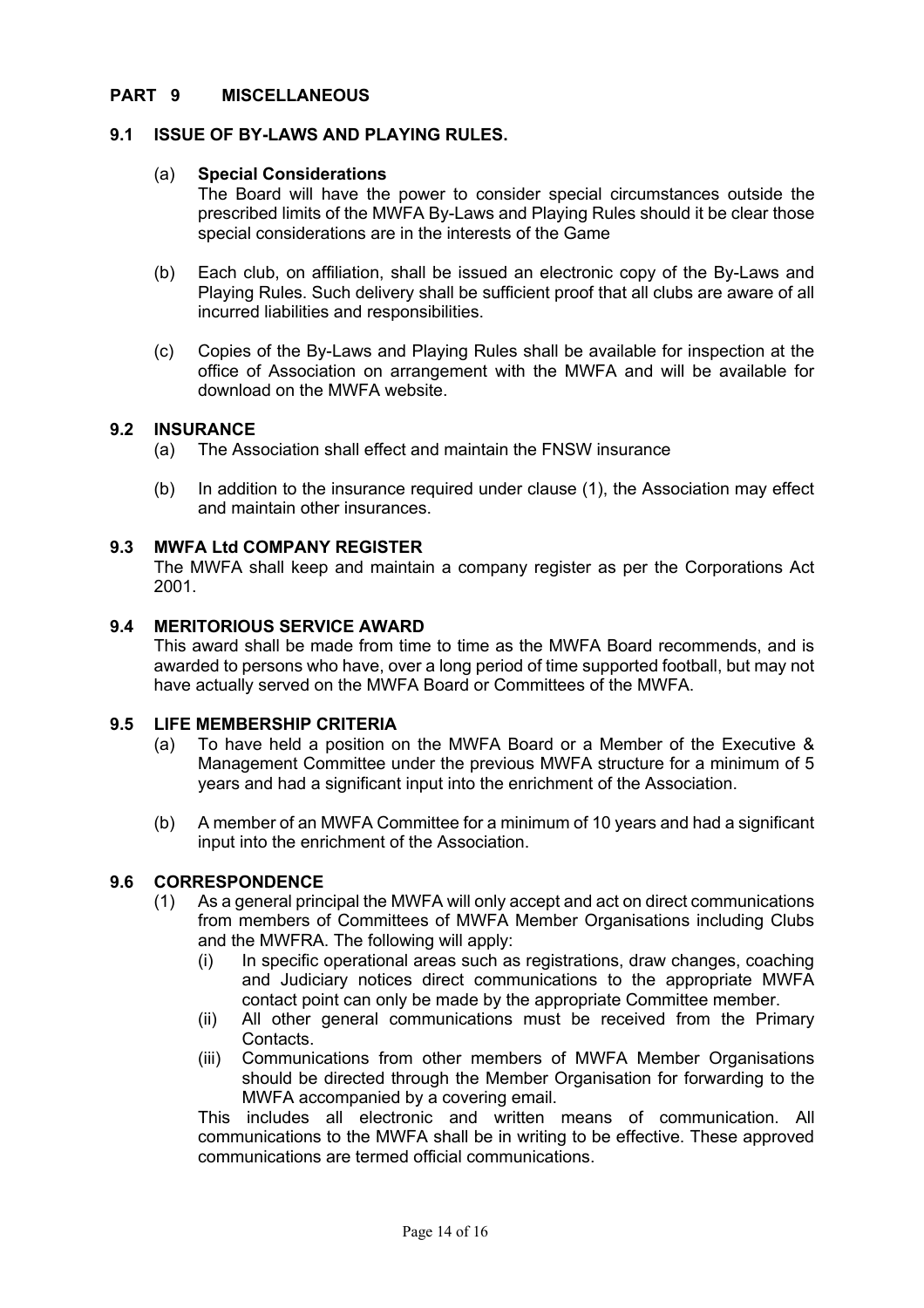- (2) The MWFA Board has the discretion to determine if a direct communication from any member of an MWFA Member Organisation, including players and team officials or any other party is official. Only official communications are guaranteed to receive a response.
- (3) Each MWFA Member Organisation will nominate two persons to act as Primary Contact Points which the MWFA will recognise as the source of official communications. As a default these will be the Secretary and President of the MWFA Member Organisation.
- (4) The MWFA uses email as its primary means of receiving and sending official written communications. Each MWFA Member Organisations must provide contact email addresses for all the contact points as specified in the MWFA Handbook.
- (5) The MWFA will accept communication by email in all cases subject to the following criteria being adhered to:
	- (i) Specific operational written communication is received from an appropriate email address in the MWFA Handbook.
	- (ii) All other general written correspondence is received from the email address of one of the Primary Contact Points.
	- (iii) Where an attachment to an e-mail is on Organisation letterhead and includes a scanned copy of a Primary Contact's Signature.
	- (iv) Correspondence or other communication from any player and/or official will only be accepted by the MWFA if accompanied by a letter signed by an officer of the club in which the player is a member.
	- (v) The MWFA shall have the sole and unfettered discretion to accept or reject any other correspondence.
- (6) The MWFA may expressly request communication under Organisations letterhead and signature of a Primary Contact Point.
- (7) All MWFA Member Organisations must have two active email addresses for the receipt of MWFA communications.
- (8) All MWFA Member Organisations must maintain a postal address for the receipt of MWFA communications.
- (9) All official written communications by the MWFA to MWFA Member Organisations shall be deemed to have been received by the Organisation:
	- (i) in the case of email or fax communication immediately;
	- (ii) in the case of communication sent by mail two working days after such communication was posted.
	- (iii) MWFA Member Organisations must ensure that postal mailboxes and specified email accounts are checked regularly and that any information received is forwarded to the relevant person.
- (10) Any legal fees incurred by the Association in advising on or responding to any written official communications received from a MWFA Member Organisation or from the legal or other representative of such a MWFA Member Organisations shall be borne by such the Organisation. The MWFA may pay any such fees in which event the MWFA Member Organisations in question shall immediately reimburse the MWFA.
	- (i) Any legal fees incurred by the Association in advising on or responding to any correspondence received from an affiliated club or from the legal or other representative of such a club shall be borne by such affiliated club. The